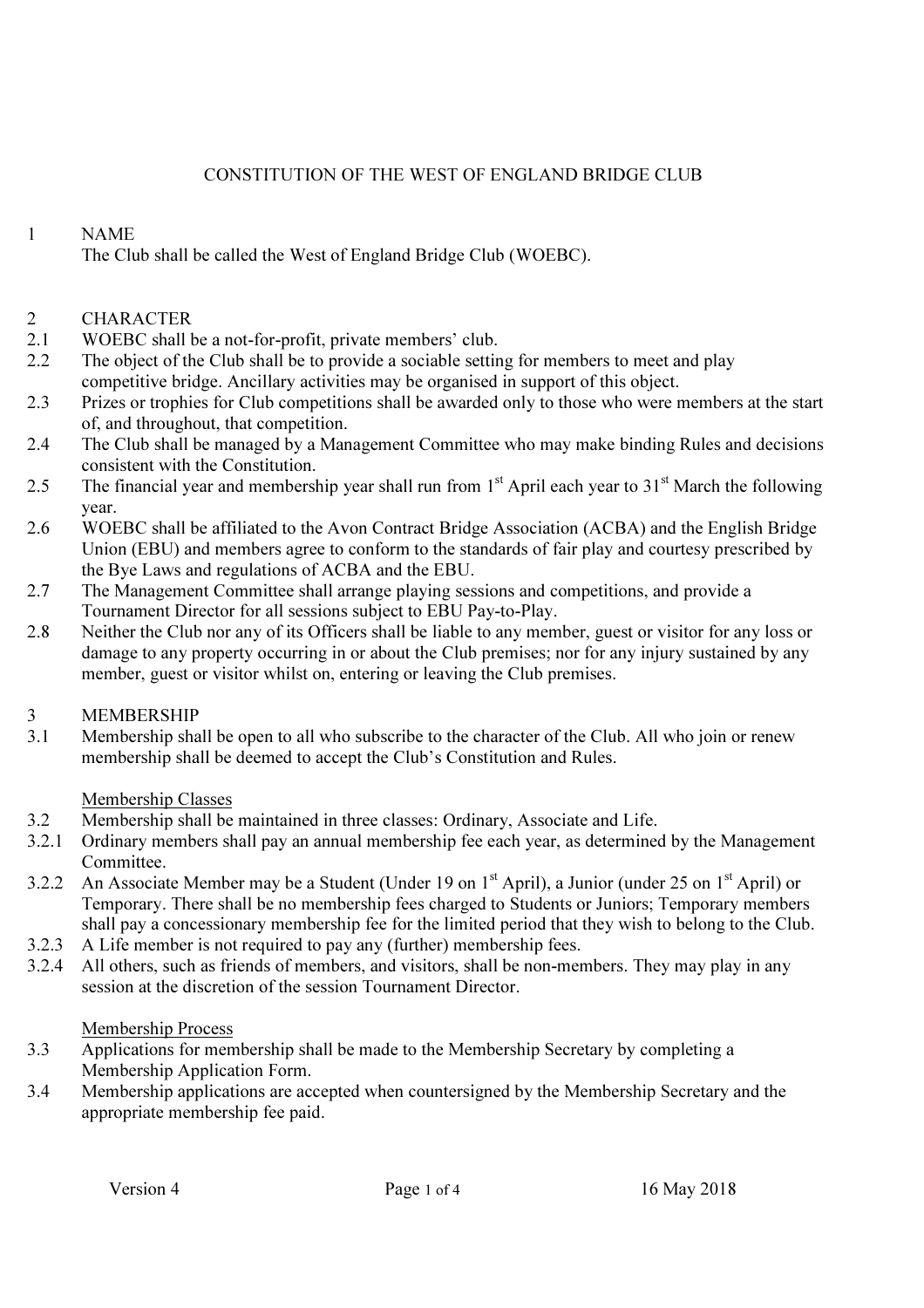- 3.5 Membership may subsequently be suspended or revoked by the Management Committee if, in their opinion, the character of the Club is not best served by granting or renewing membership.
- 3.6 Members must renew their membership within thirty days of the start of the membership year to maintain continuity of membership.
- 3.7 Members continuing in their membership class need not complete a further Membership Application Form but should provide the Membership Secretary with any changes to their personal contact information without undue delay.
- 3.8 The Management Committee may determine a limit to the number of times a non-member may play in a year.
- 3.9 A member may resign at any time, but no refund of membership subscription will be paid.<br>3.10 Life membership shall be awarded only by a resolution of the Management Committee.
- Life membership shall be awarded only by a resolution of the Management Committee.
- 3.11 All members shall be enrolled into the EBU unless they specifically request otherwise.
- 3.12 The Club shall maintain necessary personal details of members on a computer.

- **Membership Fees and Table Money**<br>3.13 Each vear the Management Committ Each year the Management Committee shall determine (a) annual membership subscription fees for each class of membership, and (b) table money fees applicable to each playing session, for each class of membership.
- 3.14 The Management Committee may change the rates for Table Money at any time, but must notify players via the Club website, Club notice board and session announcements at least 28 days before implementation.

#### 4 MANAGEMENT COMMITTEE AND OFFICERS

- 4.1 The Management Committee of the Club shall manage all the affairs of the Club not reserved by the Constitution for General Meetings.
- 4.2 The Management Committee shall consist of 8 members of the Club, including the Officers.
- 4.3 The Officers of the Club shall be (i) Chairman (ii) Vice Chairman (iii) Treasurer (iv) Secretary (v) Membership Secretary
- 4.4 The Officers and other Committee Members of the Club shall be elected at the Annual General Meeting of the Club, and shall retire at the next Annual General Meeting, but shall be eligible for reelection.
- 4.5 Should a vacancy arise during the year for any Officer of the Club, the Management Committee shall co-opt a member to fill such vacancy until the next Annual General Meeting. Other Committee Members may also be co-opted during the year.
- 4.6 Members of the Club who are co-opted on to the Management Committee shall not have the right to vote on any question during the proceedings of the Management Committee unless and until they are elected to serve on the Management Committee at a General Meeting.
- 4.7 The Management Committee may appoint one or more sub-committees for such purposes as it may deem appropriate. Four members shall constitute a quorum for the Management Committee and two a quorum for a sub-committee.
- 4.8 All Officers and sub-Committees shall act in accordance with the directions of the Management Committee.
- 4.9 The Management Committee may, on behalf of the Club, engage a Club Manager and other service providers as they judge may be necessary for the better running of the Club, and may lawfully terminate any such engagements.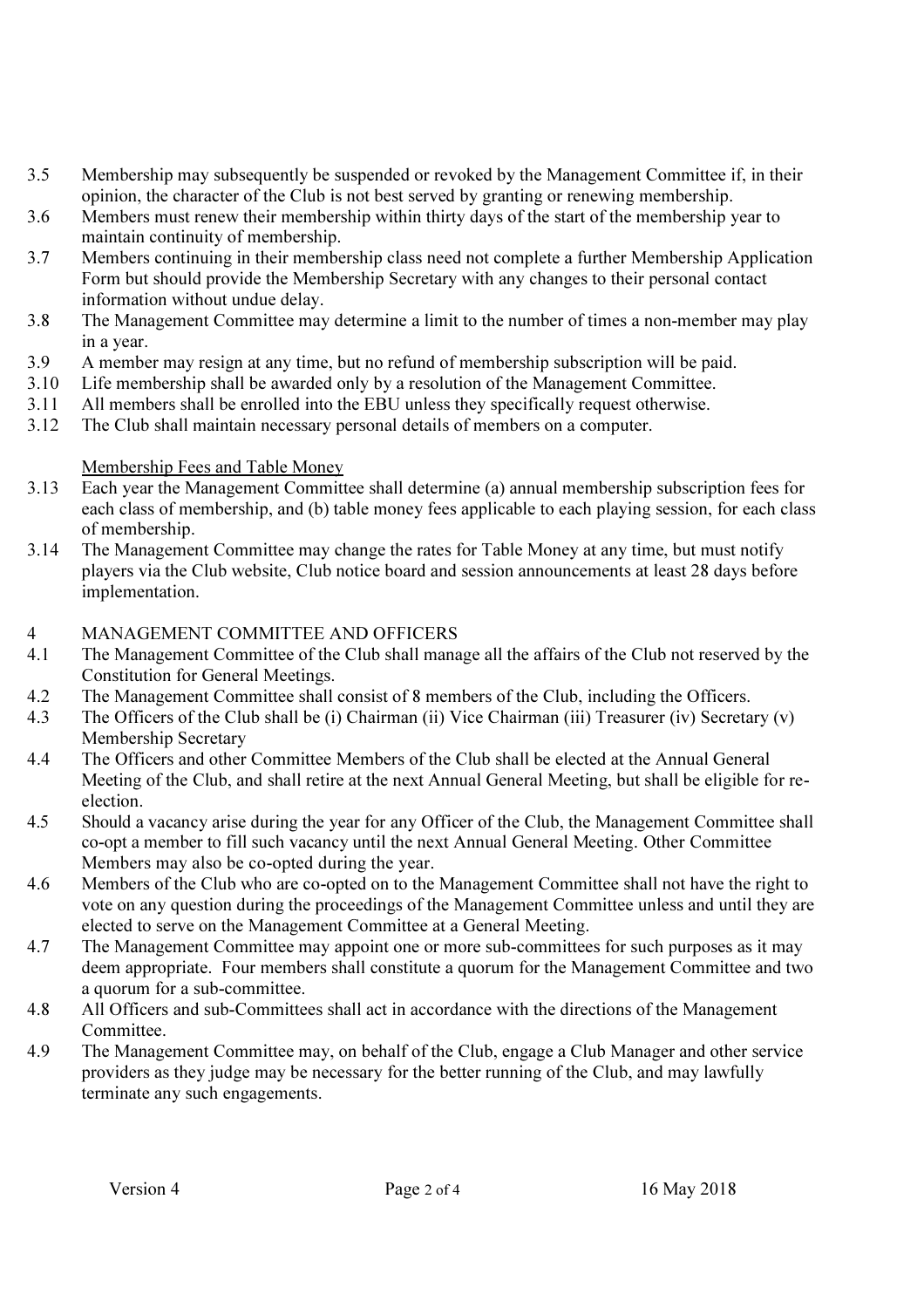- 4.10 The Management Committee may, on behalf of the Club, make purchases, enter into or vary financial commitments as they judge may be necessary for the better running of the Club.
- 4.11 In conduct and disciplinary issues the Management Committee shall follow the procedures of ACBA and the EBU, as detailed in their Schedules.
- 4.12 The members of the Management Committee shall be indemnified against any actual or potential expenses incurred whilst acting on the authority of the Club.
- 4.13 The Management Committee may from time to time make, vary and revoke Rules, not inconsistent with the Constitution, for the regulation of the internal affairs of the Club and the conduct of members. All Rules so made shall be binding on the members of the Club.
- 4.14 Every elected member of the Management Committee shall have one vote on every question and in case of equality the Chairman or other member presiding at the meeting shall have a second or casting vote.
- 4.15 The Secretary shall display a notice on the Club website and notice board inviting nominations for membership of the Management Committee at least 28 days before the date appointed for any General Meeting of the Club at which candidates are to be elected. Nominations for membership of the Management Committee may be made on this notice board or in writing to the Secretary no less than two days before the date of the Meeting.
- 4.16 Meetings of the Management Committee shall be called by the Secretary at least four times a year. Additional meetings may be called by the Secretary if requested by the Chairman or any two members of the Management Committee.
- 4.17 Meetings of the Management Committee require at least four days notice, to be given to Management Committee members individually.
- 4.18 The Secretary shall keep minutes of the proceedings of each meeting, which shall be read and confirmed at the next meeting and such minutes shall be posted on the Club notice board. (Items of a confidential nature will be abridged.)
- 5 GENERAL MEETINGS
- 5.1 An Annual General Meeting of the Club shall be held once each year, no more than three months after the financial year ends. The Agenda will comprise reports from retiring Officers, election of members to serve on the successor Management Committee, and such other business as has been duly notified.
- 5.2 At least 28 days notice of an Annual General Meeting shall be given to every member of the Club via the website and the notice board, specifying the business to be transacted.
- 5.3 Nominations for the posts of Officers or other Management Committee members shall be in writing, and shall be signed by the nominee, a proposer and a seconder, all of whom shall be members of the Club. Nominations must reach the Secretary no later than one week prior to the date fixed for the Annual General Meeting.
- 5.4 Any member may submit a resolution to an Annual General Meeting. This must be done in writing and must be received by the Secretary at least fourteen days before the AGM.
- 5.5 Special General Meetings may be called at any time by the Management Committee, or by any 20 members of the Club, by giving 28 days notice to every member. No business other than that specified in the notice shall be transacted at a Special General Meeting.
- 5.6 At all General Meetings of the Club every member of the Club shall be entitled to be present and Ordinary and Life members may give one vote on every resolution. In the case of equality of votes, the Chairman of the meeting shall have a second or casting vote.
- 5.7 Ordinary and Life members unable to be present at General Meetings may send postal votes beforehand to the Secretary concerning the business to be transacted.